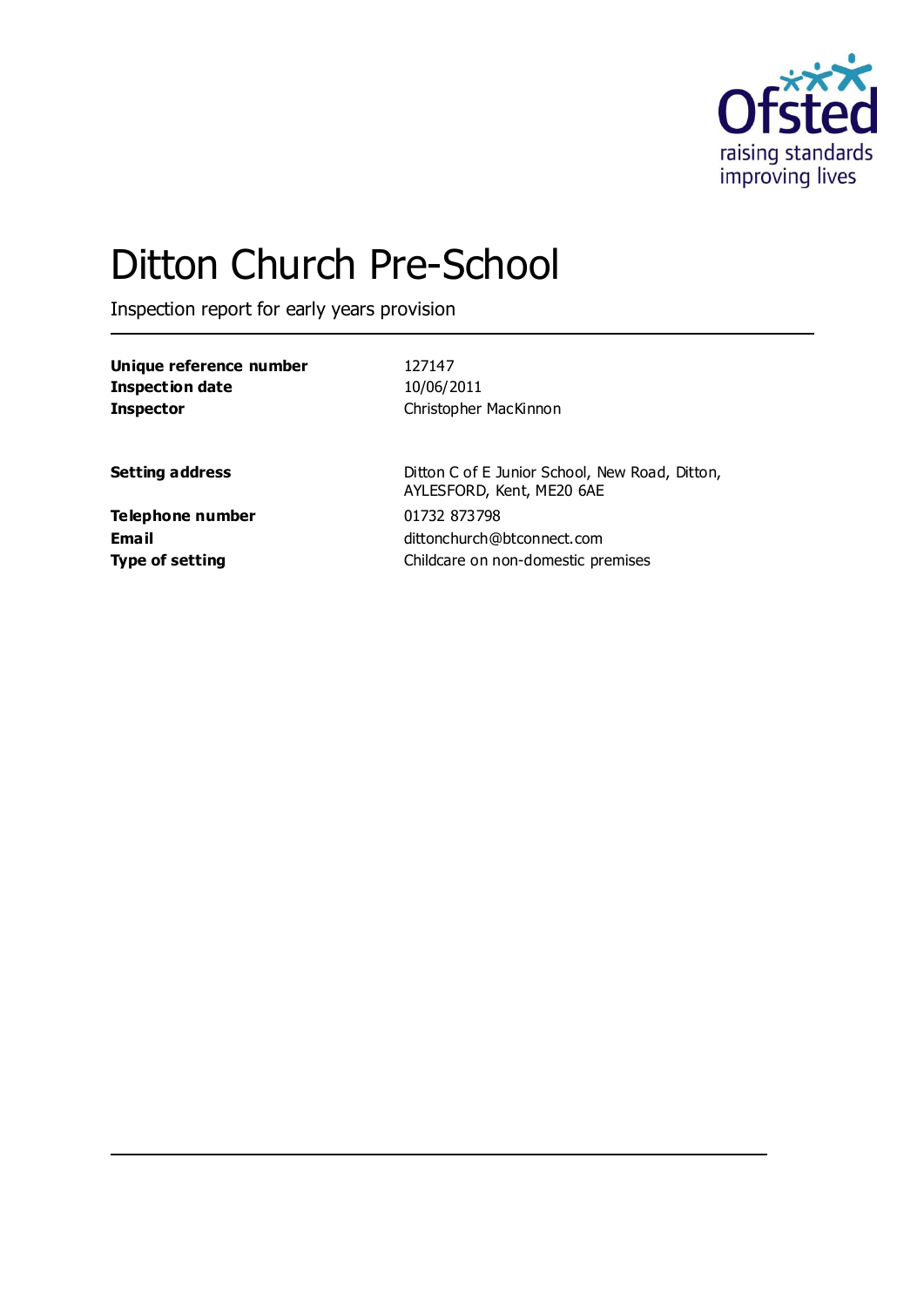The Office for Standards in Education, Children's Services and Skills (Ofsted) regulates and inspects to achieve excellence in the care of children and young people, and in education and skills for learners of all ages. It regulates and inspects childcare and children's social care, and inspects the Children and Family Court Advisory Support Service (Cafcass), schools, colleges, initial teacher training, work-based learning and skills training, adult and community learning, and education and training in prisons and other secure establishments. It assesses council children's services, and inspects services for looked after children, safeguarding and child protection.

If you would like a copy of this document in a different format, such as large print or Braille, please telephone 0300 123 1231, or email enquiries@ofsted.gov.uk.

You may copy all or parts of this document for non-commercial educational purposes, as long as you give details of the source and date of publication and do not alter the information in any way.

T: 0300 123 1231 Textphone: 0161 618 8524 E: enquiries@ofsted.gov.uk W: [www.ofsted.gov.uk](http://www.ofsted.gov.uk/)

© Crown copyright 2011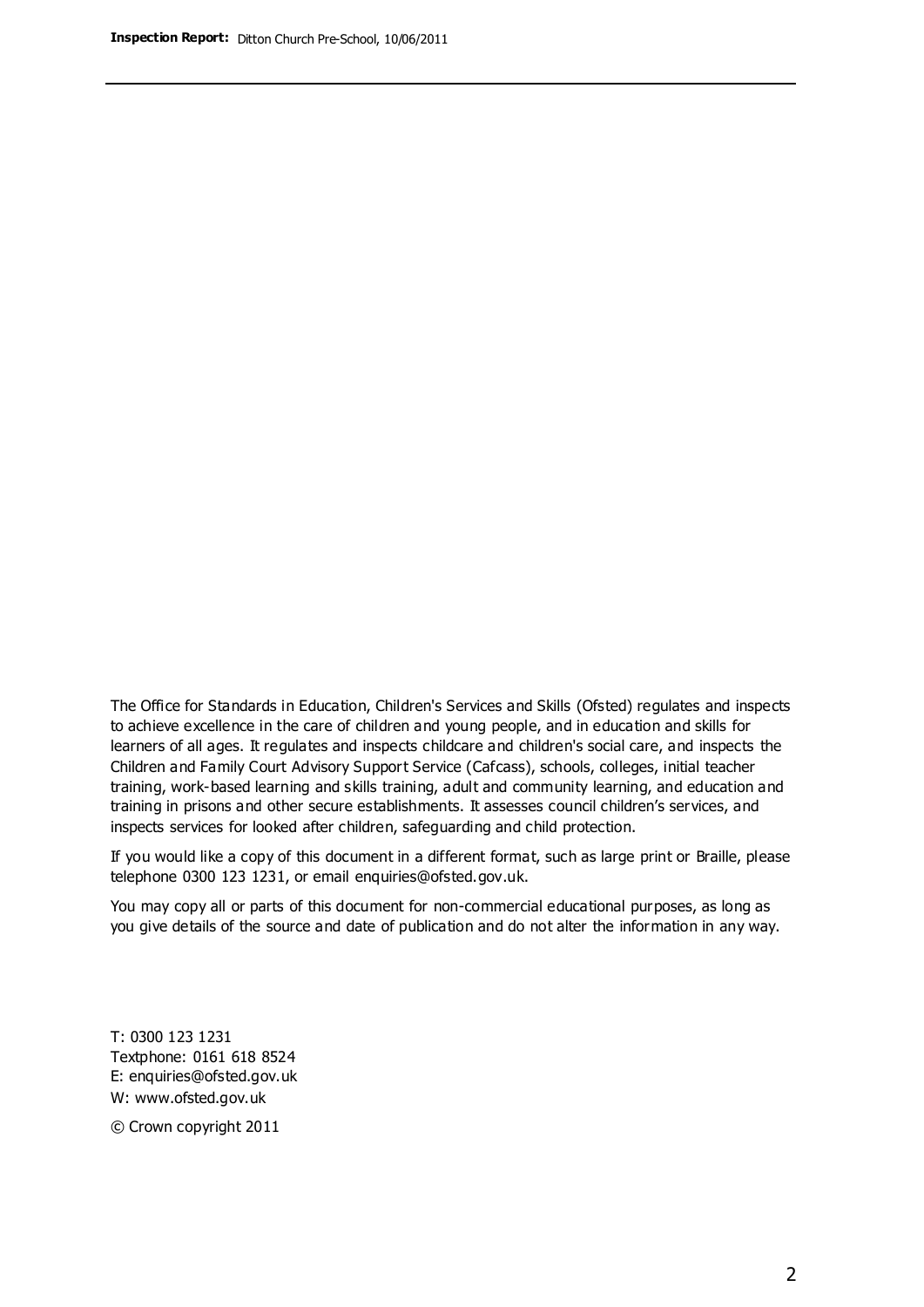## **Introduction**

This inspection was carried out by Ofsted under Sections 49 and 50 of the Childcare Act 2006 on the quality and standards of the registered early years provision. 'Early years provision' refers to provision regulated by Ofsted for children from birth to 31 August following their fifth birthday (the early years age group). The registered person must ensure that this provision complies with the statutory framework for children's learning, development and welfare, known as the *Early* Years Foundation Stage.

The provider must provide a copy of this report to all parents with children at the setting where reasonably practicable. The provider must provide a copy of the report to any other person who asks for one, but may charge a fee for this service (The Childcare (Inspection) Regulations 2008 regulations 9 and 10).

Please see our website for more information about each childcare provider. We publish inspection reports, conditions of registration and details of complaints we receive where we or the provider take action to meet the requirements of registration.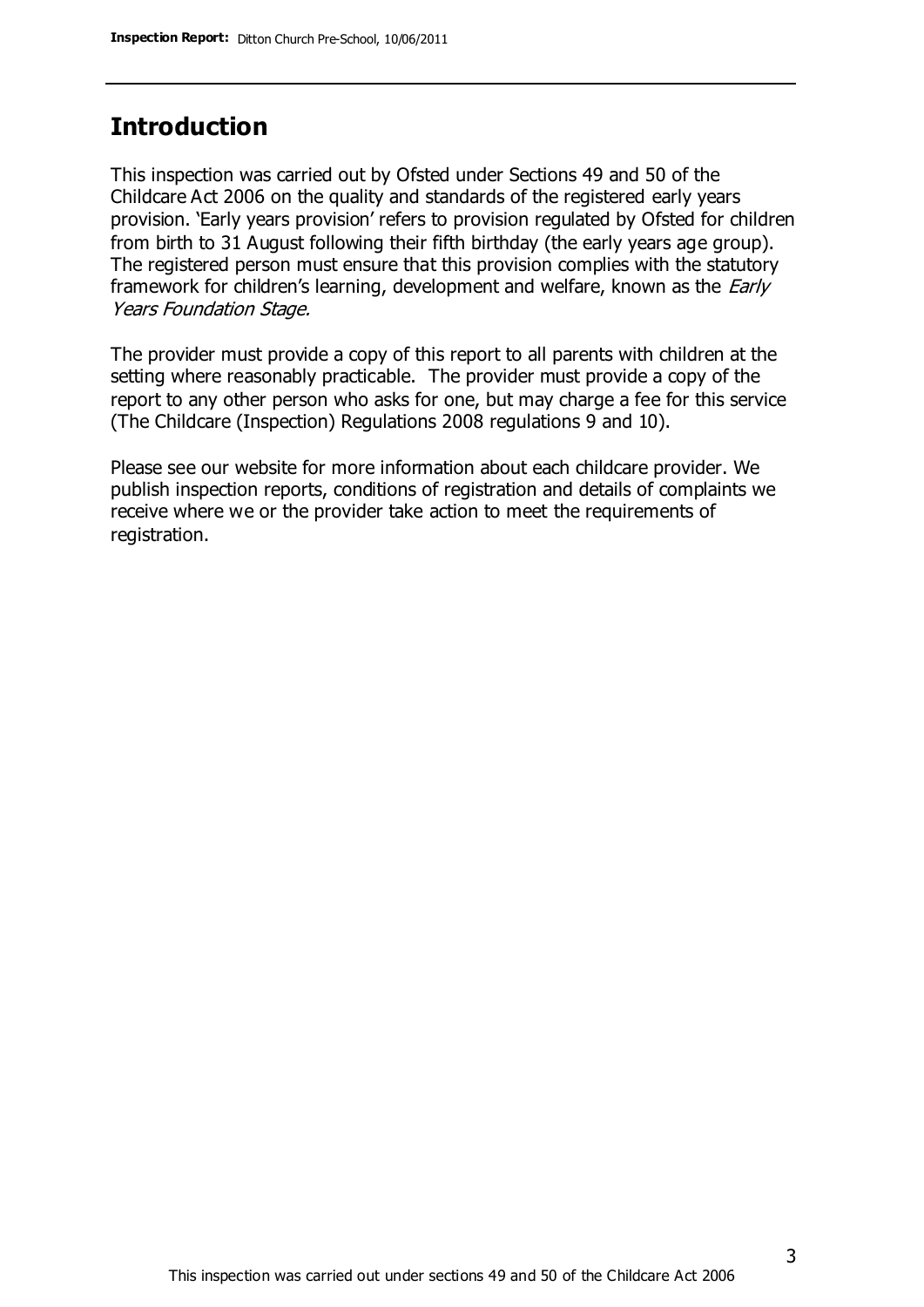# **Description of the setting**

Ditton Church Pre School opened in January 2001. It operates from two rooms at Ditton Church Centre in Ditton, on the outskirts of Maidstone. The group opens five days a week during school term. Sessions are from 9.00am to 12 noon, Monday to Friday and from 12.30pm to 15.30pm on a Monday, Tuesday and Thursday.

The setting is registered on the Early Years Register and no more than 30 children in the early years age group may attend. There are currently 62 children on roll, and the setting receives nursery education funding for children commencing at age three years. The setting is able to care for children who have special educational needs and/or disabilities, and also children who speak English as a additional language. The staff team have a range of early years qualifications, up to level three and above.

## **The overall effectiveness of the early years provision**

Overall the quality of the provision is good.

The pre school is well organised, and individual children's development is successfully promoted by a trained and experienced staff team. Children have access to a highly organised and stimulating play environment, with a particularly well resourced outdoor play area. The quality of the setting's planning and support for children's learning is exemplary. Staff also work effectively with parents and other carers, and make good use of self-evaluation to maintain improvement. The setting is currently developing its system of assessing children's achievement.

## **What steps need to be taken to improve provision further?**

To further improve the early years provision the registered person should:

develop and revise further, the existing assessment arrangements, to provide a wider focus on children's next steps in learning

# **The effectiveness of leadership and management of the early years provision**

The pre school is a long established setting, and the overall good quality of the staff team's delivery of a well organised programme of play and learning, shows effective and consistent leadership. The management of safeguarding within the setting is also well organised, with recent updates to staff child protection training, and a clearly organised range of guidance documents and procedures in place. A range of improvement initiatives have been undertaken recently, with the expansion of the children's reading area, and staff training on the promotion of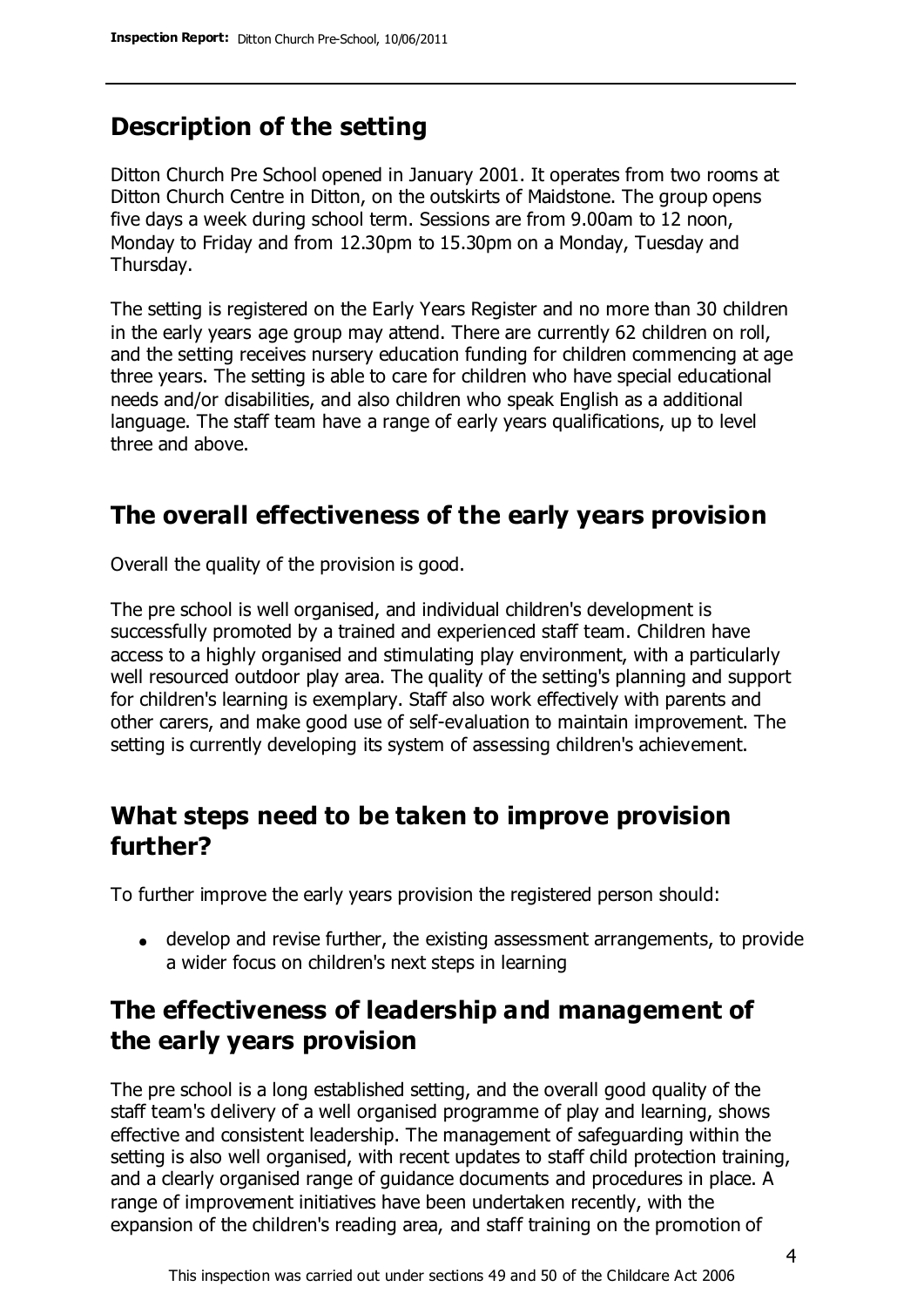letters and sounds learning. Additional work is also ongoing, on revising the setting's observation and assessment processes.

The setting's use of self-evaluation is well established, and good and consistent reflective practice is consistently applied. The staff take part in a local area reflective practice initiative, and work closely with their early years advisor to consistently review and revise aspects of the play provision. The setting has also successfully completed the Ofsted self-evaluation document, which is up-to-date and includes all the setting's current and outlined areas for improvement.

The setting's presentation of resources is a strong and outstanding feature. Many prominent learning elements are presented. For example, there is a well resourced mark making area, with lots of paper pens and stickers, and opportunities for children to develop their writing, cutting and sticking skills. The play environment also has a music and sounds area, and a good range of visual displays. A particularly beneficial aspect of the organisation of resources, is the inclusion of a range of torches and light based items within the play space. Also, the inclusion of texture based materials and a good range of diversity representative play figures and small world materials. This close attention to detail within play environment has a highly beneficial impact on children and successfully enriches their learning. The setting's outdoor play area, however is the most prominent element, and children have access to an exceptionally rich and stimulating outdoor area; with a highly diverse and well prepared range of play and learning opportunities. Children have a range of play houses, a large messy play area, and children enjoy a lot of tactile and sensory learning; as well using a large grass area for games and physical play.

Inclusion and diversity is consistently promoted. The setting has a well organised key person system, and staff also have a high awareness of the need to organise and support individual children's progress. and help them through their learning stages. The setting also has a positive and well organised multi-cultural approach, and the staff team work well together to promote the understanding of inclusion, through diversity based projects and learning and sharing play together.

The setting has close links and partnerships with other settings. Staff use a contact book to record how and when contact is made with the other carers the pre school children attend. The setting also has particularly close and supportive relationship with its local feeder school; located next door. The staff and children visit at set times and the junior school staff work with the pre school, to organise the 'rising fives' learning sessions that are provided in the afternoons. Parents are consistently well included and involved with the setting, and a well managed parent helper rota, is in place. The setting benefits greatly form the work of the parents group, who help with fundraising, and the maintenance of the garden and play resources; reflecting strong local support and a good community ethos. The staff also make consistent use of their key person system to support and advise parents, through the use of parental questionnaires; and written progress reviews of children's achievement.

.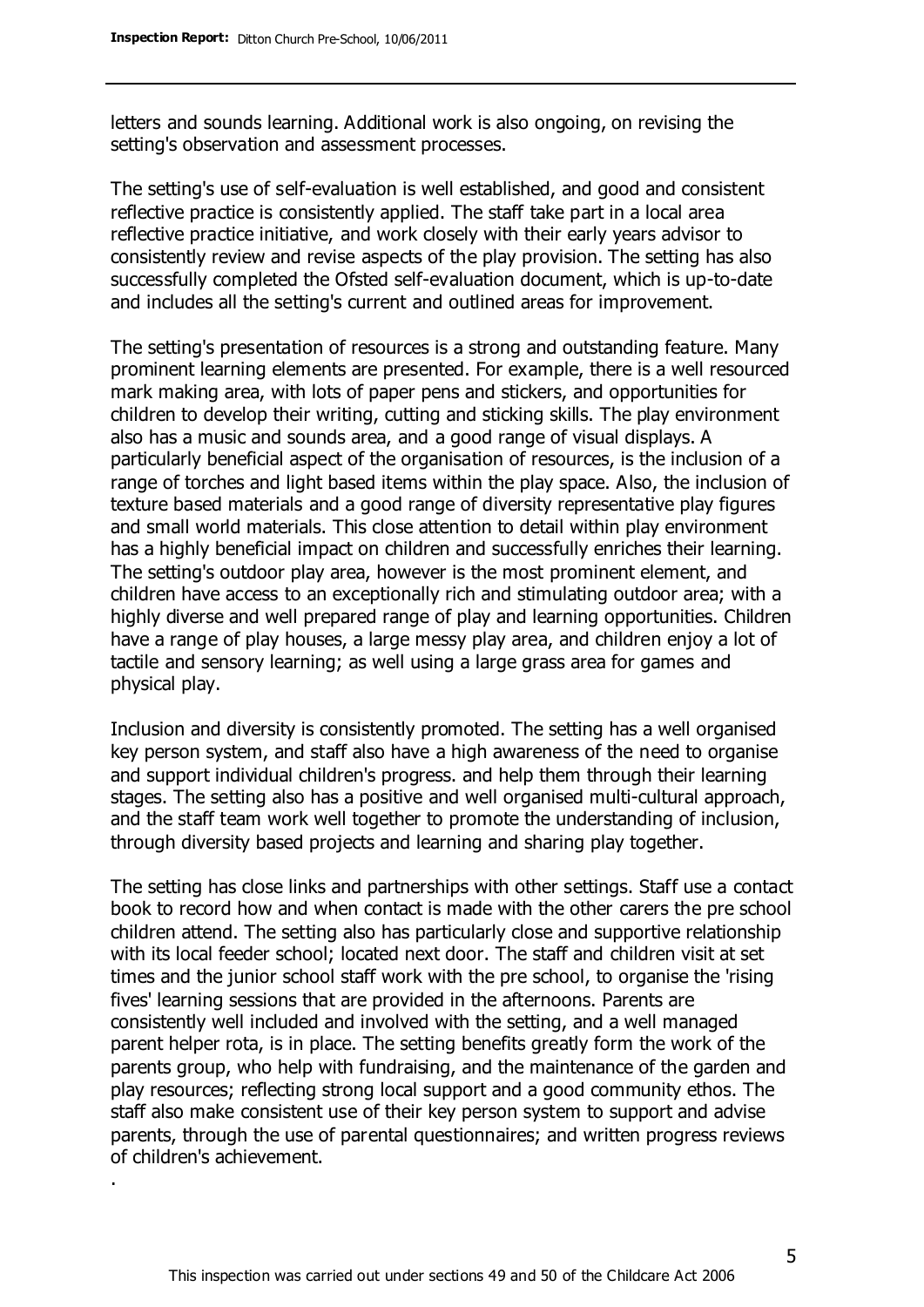## **The quality and standards of the early years provision and outcomes for children**

The setting organises excellent planning for learning. Staff key persons are allocated a specific learning area, which they pursue with the children for a set period. This ensures all of the six areas are fully covered within the programme. Key persons also use their observations of children to effectively plan individually focused tasks for children, to support their advancement and developing needs. The staff also use a floor plan to change and vary activities, and introduce new play themes and learning initiatives. The intensive use of key staff, and strong focus on individual children, ensures the setting's planning is a highly organised and strong element of practice; and is outstanding in its support for children's enjoying and achieving.

Staff show excellent support for children's learning, through their teaching and close working with the children. Staff provide a wide range of learning opportunities, with frequent one-to-one contact and well organised group play and learning tasks. For example, at set times during each session, children have circletime, or an organised story reading with staff. Staff also successfully encourage children's own invented play; and many active and exciting child led activities are enabled, through staff skill with observing and questioning. The setting has a highly organised and well presented assessment system. Frequent notes are made on individual children's progress across all the six areas of learning, and each child has a detailed development folder where information and observations are recorded. Staff also carry out regular assessments of each child, that are then presented to parents for comment. Currently staff are considering the introduction of a more streamlined, and focused system to identify children's next steps in their learning; and this is the setting's main area for improvement.

The setting strongly support children's healthy development. Close care is taken by staff to be aware of children's allergies and personal care plans, and a well organised snack time is provided. This is well used by staff and children to provide a well focused rest break, and reflective period; during the busy play session. Periodic play and learning projects are also provided that support healthy eating, and learning about hygiene. The setting's excellent play garden offers a wide range of opportunities to promote children's physical development. Children greatly enjoy playing and being active, and are encouraged to be outside every day. Staff are also proactive and highly supportive in encouraging children's confidence and developing physical skills; with many games that involve balance, climbing and catching.

Children are consistently encouraged to feel safe and secure at the setting. A clear range of supportive guidance is provided for parents and children when commencing, and starting on their early learning journey. The setting also has a well organised set of safety procedures and range of risk assessments in place; which support all types of events, outings and children's activities. Good and consistent support is also provided for children's personal and social development. For example, daily 'small group' sessions are organised where children learn to listen and say their news. Throughout all the play activities, staff are also vigilant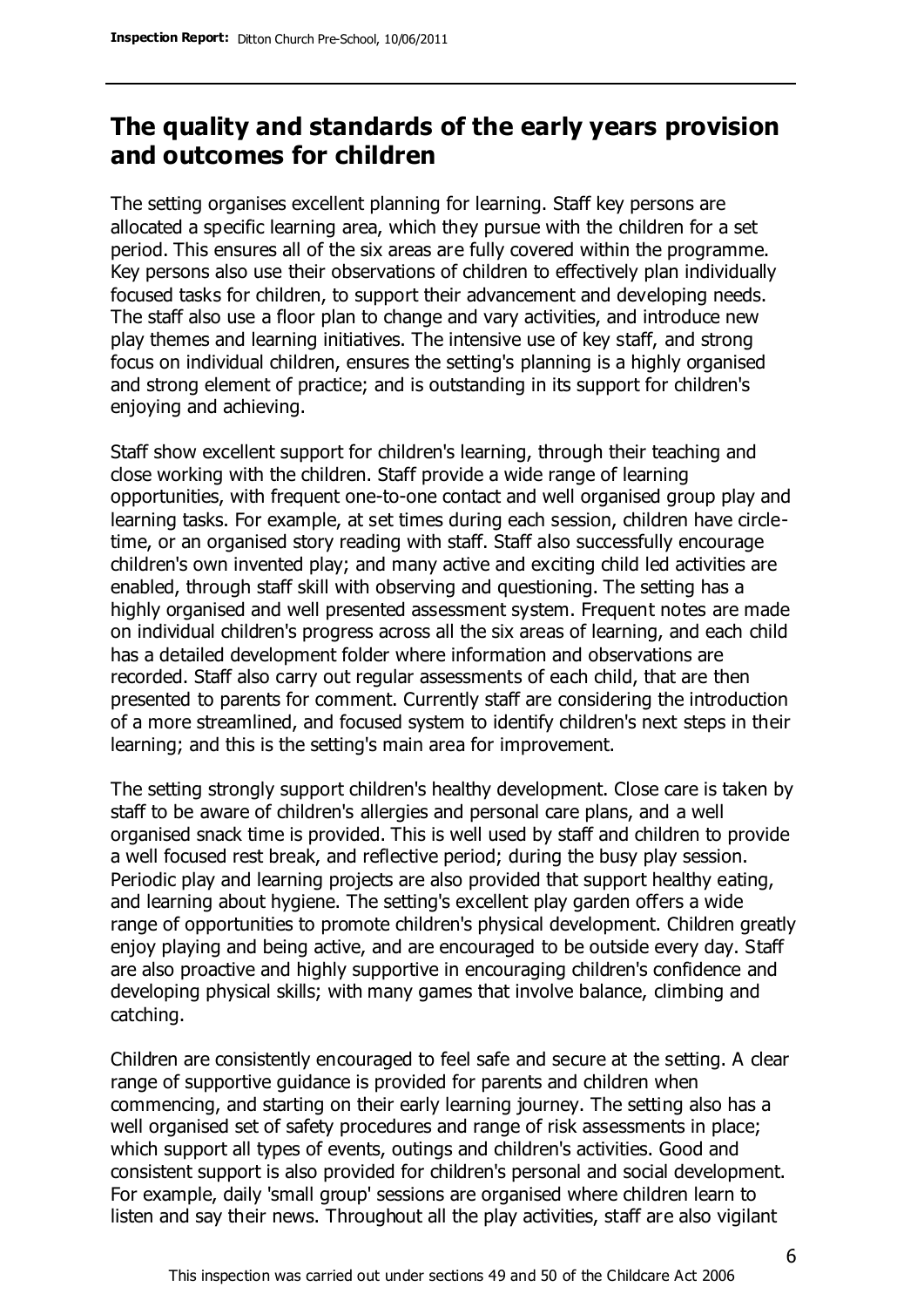in helping children to cooperate and share with others.

Due to the setting's excellent planning, play environment and presentation of resources, children's skills for future learning are fully promoted. Communication, language and literacy is placed foremost within the play programme, with staff providing strong support for reading and writing. For example, children have many opportunities for mark making and choosing books, and their awareness of sounds and confidence with words, when sharing their ideas, is well supported. Problem solving, reasoning and numeracy is consistently maintained and explored, through frequent counting and learning about shapes and sizes. Children also enjoy using a wide range of assembly and technology based play items. Evidence of children's creative development is abundant within the setting, with many improvised games initiated by the children. Particularly in the cosy corners and 'den' making areas and in the clear spaces where children can be expressive; as they pretend to be animals and monsters. A considerable amount of learning activities support children's knowledge and understanding of the world. For example children experience the properties of cornflower mixed with water, and spend a lot of time exploring textures. Staff also help children to learn about nature, and children grow their own food in the setting's planting area.